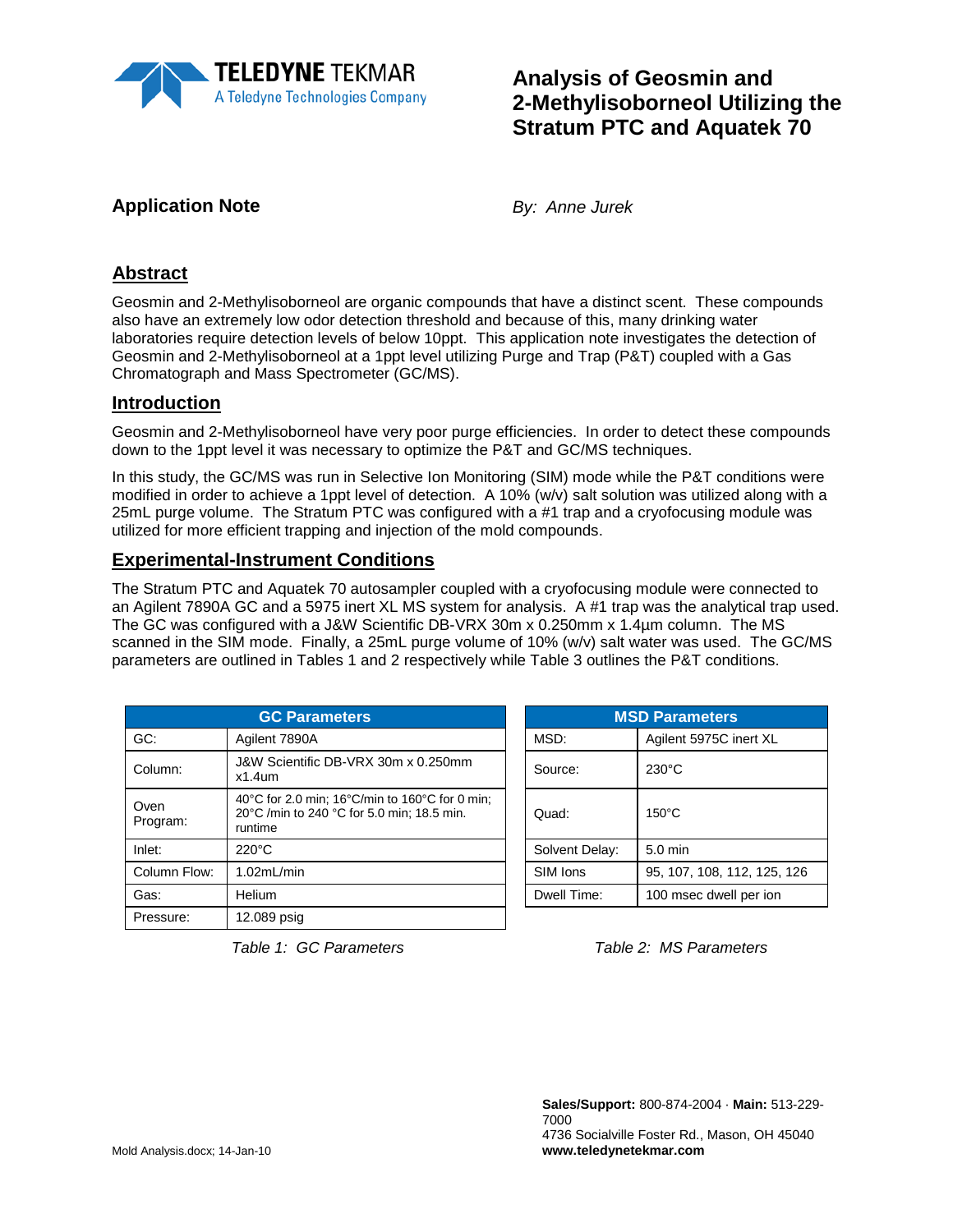| <b>Stratum PTC and Aquatek 70 Parameters</b><br><b>Water Parameters</b> |                 |                            |                      |  |  |
|-------------------------------------------------------------------------|-----------------|----------------------------|----------------------|--|--|
| <b>Variable</b>                                                         | <b>Value</b>    | <b>Variable</b>            | <b>Value</b>         |  |  |
| Pressurize Time                                                         | $0.60$ min      | Purge Time                 | 12.00                |  |  |
| Fill IS Time                                                            | $0.00$ min      | Purge Temp                 | $0^{\circ}$ C        |  |  |
| Sample Transfer Time                                                    | 0.75 min        | <b>Purge Flow</b>          | 45mL/min             |  |  |
| Rinse Loop Time                                                         | $0.75$ min      | Dry Purge Time             | 5.00 min             |  |  |
| Purge Loop Time                                                         | $1.00$ min      | Dry Purge Temp             | $20^{\circ}$ C       |  |  |
| <b>Bake Rinse</b>                                                       | On              | Dry Purge Flow             | 45mL/min             |  |  |
| Number of Bake Rinses                                                   | 3               | <b>GC Start</b>            | <b>End of Desorb</b> |  |  |
| <b>Bake Drain Time</b>                                                  | $1.50$ min      | <b>Desorb Preheat Temp</b> | 220°C                |  |  |
| <b>Bake Drain Flow</b>                                                  | 250mL/min       | Desorb Drain               | On                   |  |  |
| <b>Valve Oven Temp</b>                                                  | $175^{\circ}$ C | <b>Desorb Time</b>         | 6.00 min             |  |  |
| <b>Transfer Line Temp</b>                                               | $175^{\circ}$ C | Desorb Temp                | $225^{\circ}$ C      |  |  |
| Sample Mount Temp                                                       | $60^{\circ}$ C  | <b>Desorb Flow</b>         | 300mL/min            |  |  |
| Purge ready Temp                                                        | $40^{\circ}$ C  | <b>Bake Time</b>           | 15.00 min            |  |  |
| <b>Condenser Ready Temp</b>                                             | $40^{\circ}$ C  | <b>Bake Temp</b>           | $230^{\circ}$ C      |  |  |
| <b>Condenser Purge Temp</b>                                             | $20^{\circ}$ C  | <b>Bake Flow</b>           | 250mL/min            |  |  |
| <b>Standby Flow</b>                                                     | 45mL/min        | <b>Condenser Bake Temp</b> | $175^{\circ}$ C      |  |  |
| Pre-Purge Time                                                          | $0.0$ min       | <b>Focus Temp</b>          | $-100^{\circ}$ C     |  |  |
| <b>Pre-Purge Flow</b>                                                   | $0.0$ mL/min    | <b>Inject Time</b>         | 2.00 min             |  |  |
| Sample Heater                                                           | On              | <b>Inject Temp</b>         | 200°C                |  |  |
| Sample Preheat Time                                                     | $0.01$ min      | <b>Standby Temp</b>        | $150^{\circ}$ C      |  |  |
| Sample Temp                                                             | $40^{\circ}$ C  |                            |                      |  |  |

|  |  | Table 3: Stratum PTC and Aquatek Parameters |
|--|--|---------------------------------------------|
|  |  |                                             |

*Stratum PTC Parameters are in Blue*

#### **Calibration**

A 50ppb working calibration standard was prepared in methanol. Calibration standards were prepared in a 50mL volumetric flask and filled to volume with 10% (w/v) de-ionized salt water solution. The calibration range was 1.0-100ppt. The standards were transferred to headspace free 40mL vials for analysis. The calibration data was analyzed using Agilent Chemstation software. The calculated linear regression and the %RSD of each compound are outlined in Table 4.

# **Method Detection Limit (MDL), Carryover, and Precision and Accuracy Study**

A statistical determination of the MDL's was determined for both of the compounds by analyzing seven replicate standards of a 1ppt calibration standard. The detection limit is provided in Table 4. Furthermore, seven replicate standards of a 10ppt calibration standard were analyzed in order to determine the precision and accuracy of the experimental conditions. These results are also provided in the Table 4.